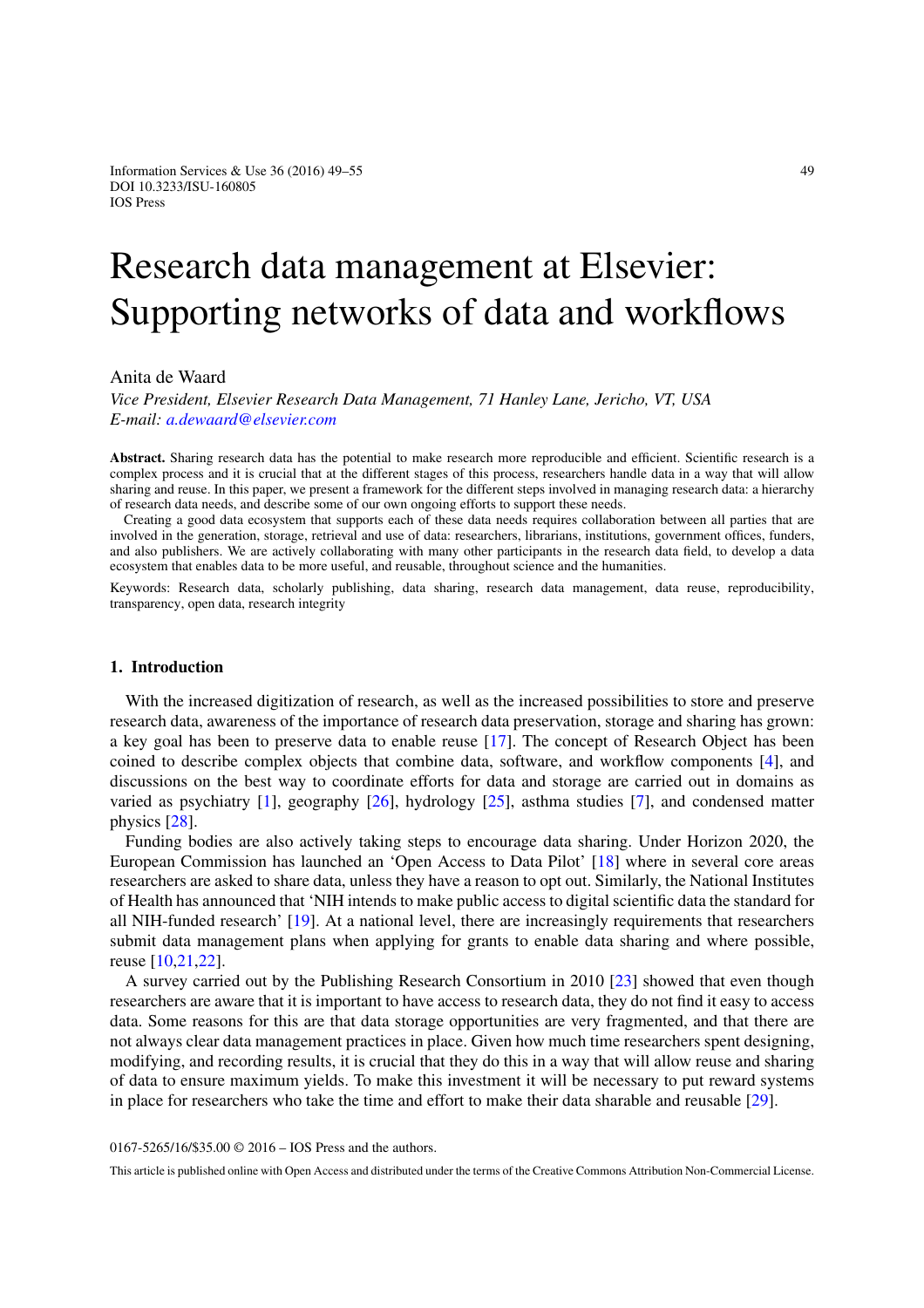# **2. A hierarchy of research data needs**

The main goal of data sharing is that other researchers will be able to reuse the shared data. It is therefore important that reusability is constantly taken into account when designing systems that store and create data. All parties interested and involved in handling research data should care about how research data gets stored in a way that makes it optimally usable downstream. Following up on earlier work, e.g. [\[8](#page-5-4)[,12](#page-5-5)[,24](#page-6-10)]. We propose that a better alignment of the nine aspects listed in Fig. [1](#page-1-0) supports optimal data reuse pyramid can function as a roadmap for the development of data management better processes and systems throughout the data lifecycle.

There is an intended hierarchy to these aspects, akin to the Maslow hierarchy of human needs [\[16\]](#page-6-11): each builds on, adds value to, and in many cases requires the aspects preceding them. We strongly support the vision set forth in earlier work, such as the ODE report the integration of data and publications [\[9\]](#page-5-6): in particular, in Table 2 of that paper, a very similar list of issues and opportunities for publishers is mentioned. Similarly, the FAIR Principles (which Elsevier contributed to) are to make data Findable, Accessible, Interoperable and Reproducible, and describe technical and practical steps to make this happen [\[33](#page-6-12)].



<span id="page-1-0"></span>Fig. 1. A "pyramid" of requirements for reusable data, indicating that in order to be reused, it needs to be saved, shared, and trusted. For details on each of the 'layers' of the Pyramid, see the corresponding section of the paper.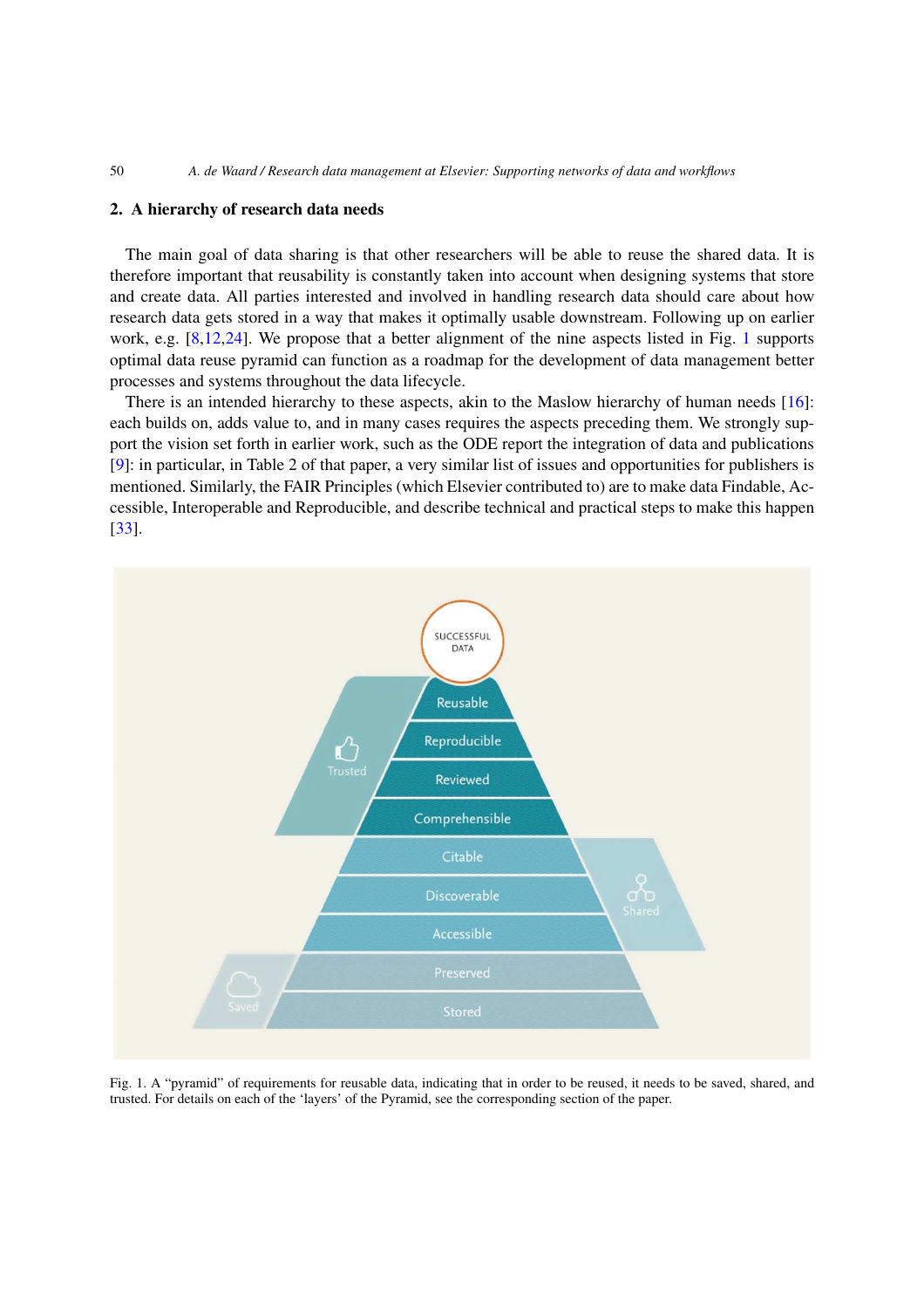#### *2.1. Data should be stored*

First of all it is imperative that data not be thrown away. Data management plans aim to ensure that research groups define the ways to store their datasets in advance of their experiments. Use or simple programs like Word or Excel will allow researchers to store information about their experiment. Additionally, new technologies such as electronic lab notebooks present a viable option for storing the observations and results of experiments.

As an example of efforts to encourage electronic data storage, we worked with a neuroscience lab at Carnegie Mellon University to develop a tailored Electronic Lab Notebook to allow metadata to be stored during data creation [\[30](#page-6-13)]. Similarly, the Hivebench Electronic Lab notebook [\(http://hivebench.](http://hivebench.com) [com\)](http://hivebench.com) was developed with the goal of sharing protocols in life science settings (*note*: Hivebench was acquired by Elsevier on June 1, 2016).

# *2.2. Data should be preserved*

Information can only be valuable when it is in a format that we can use in the long term. Even if there are no measures in place to ensure that data were properly preserved, data can in some cases still be rescued.

Elsevier collaborated on a number of different projects to 'rescue' data sets and save them from oblivion. In a collaboration with Carnegie Mellon University, we helped pilot the Olive Executable Archive project [\[27](#page-6-14)] to bring a number of arcane operating systems back to life as Virtual Machines. The user can load these locally and view the software and data created within the old systems, ensuring that these historical collections which were created in an obsolete operating system can still be accessed. As a further example of an effort in data preservation, we worked together with the Lamont–Doherty Research Center at Columbia University in New York to run the International Data Rescue Award in the Geosciences, an initiative that encourages and rewards efforts to preserve data that were not initially saved for the long [\[14\]](#page-6-15). Organizations such as the Data Archiving and Networked Services, DANS [\(http://](http://www.dans.knaw.nl/en) [www.dans.knaw.nl/en\)](http://www.dans.knaw.nl/en) in the Netherlands, provide an infrastructure for data preservation. Mendeley Data [\(http://data.mendeley.com\)](http://data.mendeley.com) has teamed up with DANS to ensure long-term preservation of their Datasets [\(https://blog.mendeley.com/2015/11/09/put-your-research-data-online-with-mendeley-data/\)](https://blog.mendeley.com/2015/11/09/put-your-research-data-online-with-mendeley-data/).

# *2.3. Data should be accessible*

If data is stored and preserved, this does not necessarily mean that it is automatically accessible. Both researchers and machines may want to access the data, for example for meta-analyses or other kinds of re-use. Researchers are increasingly being required by their institution or funder to make their data accessible, which has caused researchers to start thinking about solutions.

In Mendeley Data [\(http://data.mendeley.com\)](http://data.mendeley.com) researchers create private data sharing spaces which can be opened to larger communities, or opened up to the wider public. Also, we recently launched an open data pilot [\(http://www.elsevier.com/about/open-science/research-data/open-data\)](http://www.elsevier.com/about/open-science/research-data/open-data) to make raw research data (as submitted with an article) openly-accessible alongside the article for any web user.

# *2.4. Data should be discoverable*

Elsevier and other publishers support various mechanisms to support the discoverability of datasets, for instance through inclusion of data DOI's that link to associated data in public databases (an overview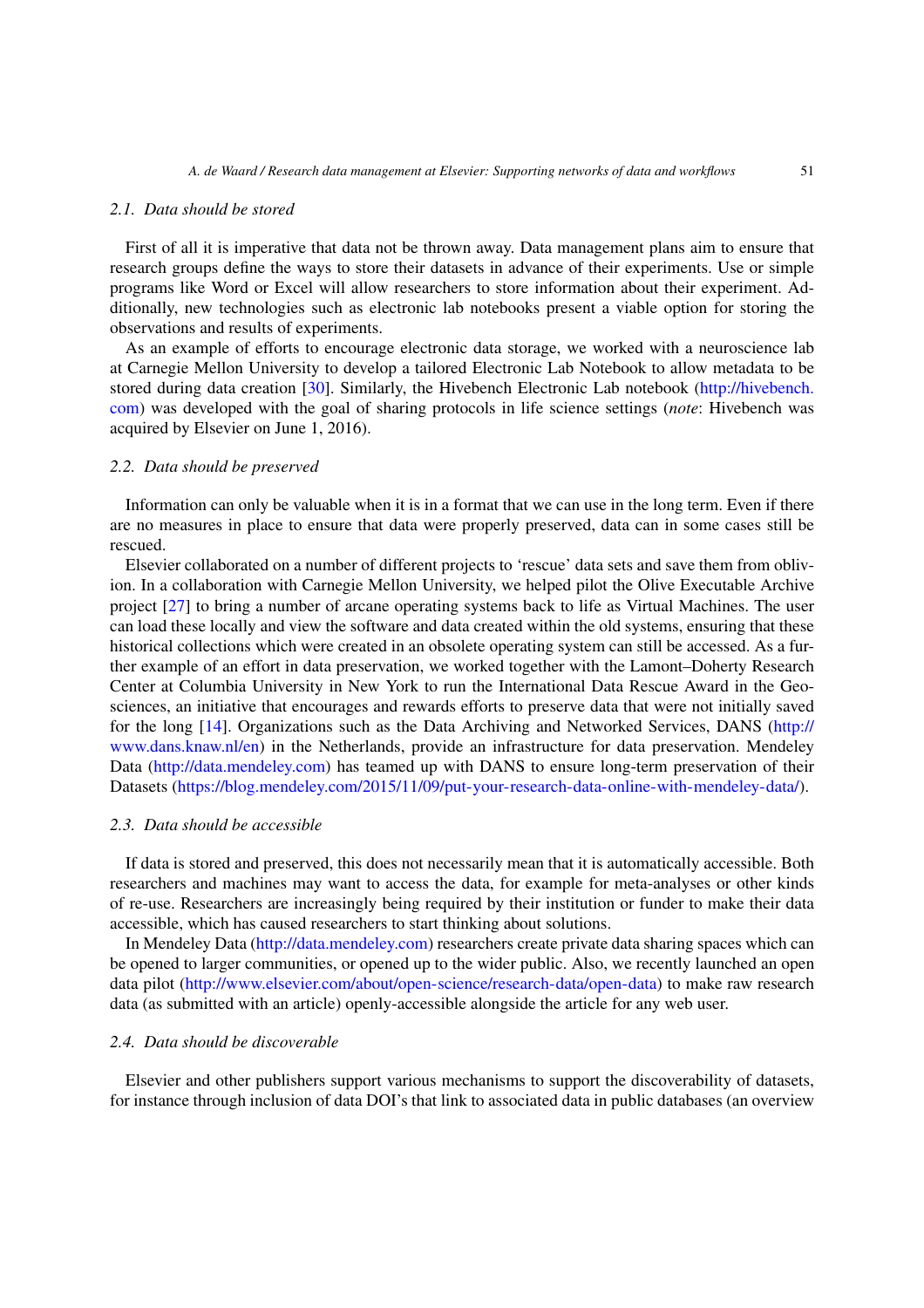#### 52 *A. de Waard / Research data management at Elsevier: Supporting networks of data and workflows*

is given in [http://www.elsevier.com/databaselinking\)](http://www.elsevier.com/databaselinking). Recent funding proposals encourage the development of data discoverability. The first of the data Principles drawn up by the FAIR Data group are to make data Findable (as well as, Accessible, Interoperable and Reproducible – see Ref. [\[33\]](#page-6-12)). Initiatives such as the National Data Service and the Data Discovery Index [\(http://grants.nih.gov/grants/guide/rfa-files/](http://grants.nih.gov/grants/guide/rfa-files/RFA-HL-14-031.html) [RFA-HL-14-031.html\)](http://grants.nih.gov/grants/guide/rfa-files/RFA-HL-14-031.html) aim to provide a data discovery layer over disparate data collections.

In a project co-funded by a National Science Foundation EAGER Grant, Elsevier collaborated with the Carnegie Mellon School of Computer Science to develop superior ways by which to access and query tabular content extracted from articles and imported from research databases (see [http://boston.lti.](http://boston.lti.cs.cmu.edu/eager/deusre/) [cs.cmu.edu/eager/deusre/](http://boston.lti.cs.cmu.edu/eager/deusre/) for an overview).

Working within the Research Data Alliance (RDA) Publishing Data Services Working Group [\(https://](https://rd-alliance.org/groups/rdawds-publishing-data-services-wg.html) [rd-alliance.org/groups/rdawds-publishing-data-services-wg.html\)](https://rd-alliance.org/groups/rdawds-publishing-data-services-wg.html) we worked to bring together different stakeholders to agree on common standards, combine links from disparate sources, and create the Data-Literature Interlinking Service, a universal, open service for collecting and sharing such links. A prototype of this service is now available [\(http://dliservice.research-infrastructures.eu/\)](http://dliservice.research-infrastructures.eu/) that demonstrates the population of and access to a graph of dataset–literature links collected from a variety of major data centers, publishers, and research organizations. Next to this prototype, the Working Group has developed 'Scholix' [\(http://www.scholix.org/\)](http://www.scholix.org/) see also [\[5](#page-5-7)[,6](#page-5-8)], – a high-level interoperability framework for exchanging information about the links between scholarly literature and data. It aims to build an open information ecosystem to understand systematically what data underpins literature and what literature references data, and developed a set of guidelines for these practices, which are aimed to be developed and implemented in a subsequent RDA working group.

# *2.5. Data should be citable*

If datasets are to be promoted to be first-class knowledge assets (and, for example, be counted for researcher's assessments), better methods of citation of datasets are needed.

FORCE11 has developed a set of principles [\[15](#page-6-16)] to describe how data should be cited. Elsevier has been one of the first publishers to implement these FORCE11 principles. In several data repositories datasets now get their own DOIs which can be used to cite the dataset.

# *2.6. Data should be comprehensible*

To enable data reuse it is essential that user understands what units of measurements were used, how the data was collected, and what abbreviations and parameters were used. One way to make sure that the future user understands how a dataset was created is by publishing an extensive description of how the data was collected, analyzed, and otherwise manipulated One way of delivering this description is by writing a so-called 'data article,' describing exactly that.

Several publishers now publish specific data journals. Elsevier has developed a new article type, called 'Research Elements,' which contain data and software articles. Research Elements can be a part of an existing journal, but we have also started several Open Access journals specifically devoted to data papers. One of these is 'Data in Brief' [\(http://www.journals.elsevier.com/data-in-brief\)](http://www.journals.elsevier.com/data-in-brief) which allows the author(s) to provide a thorough description of their datasets. For data already published within the article, we have developed a suite of tools to improve data comprehension, such as in-article data visualizations, like interactive plots [\(http://www.elsevier.com/books-and-journals/content-innovation/iplots\)](http://www.elsevier.com/books-and-journals/content-innovation/iplots). These interactive content elements allow readers to manipulate datasets by for example, hovering over a plot to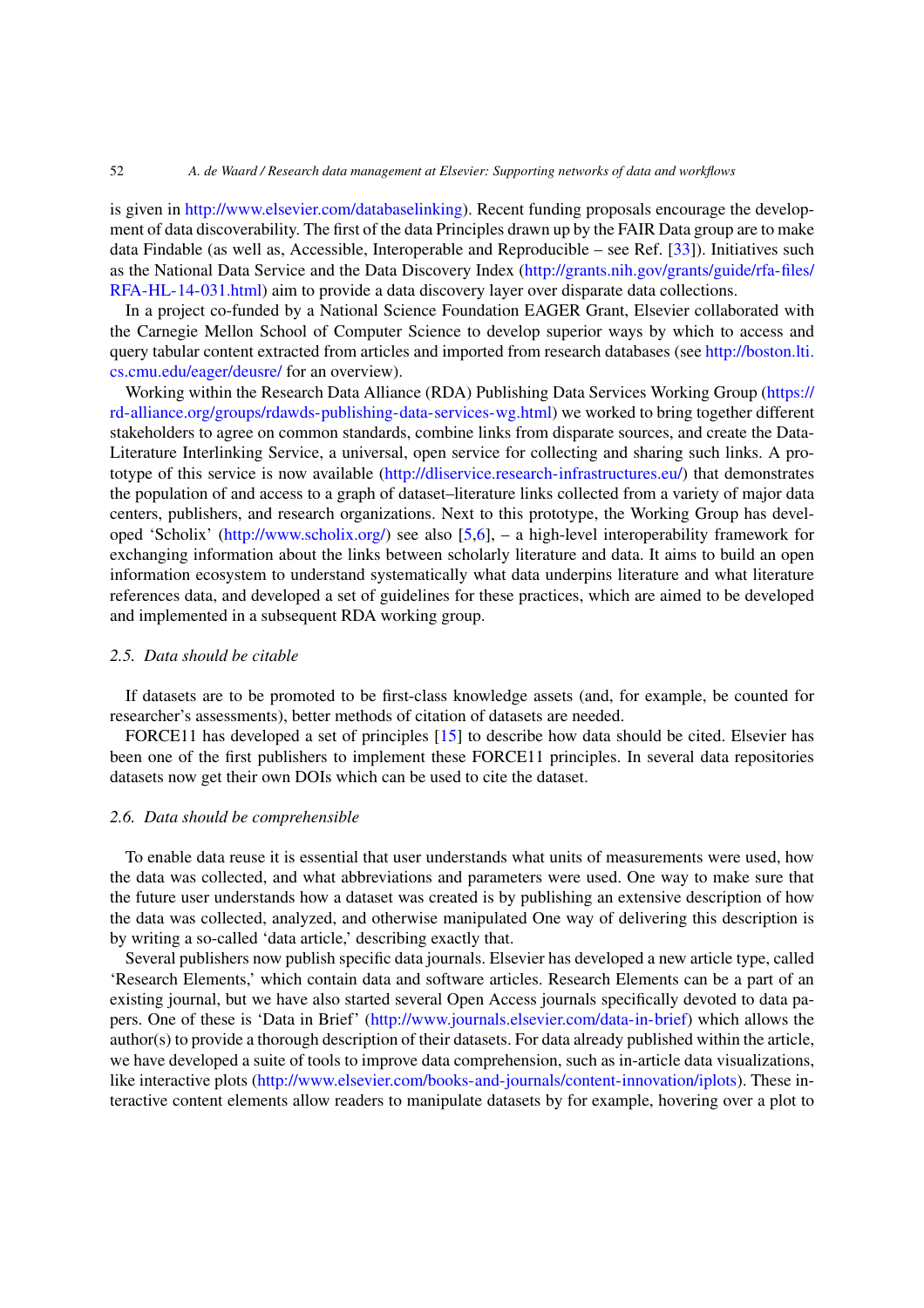see the value of a data point or by switching from a graphical to a tabular view to inspect the data in greater detail (for other examples see [https://www.elsevier.com/books-and-journals/content-innovation\)](https://www.elsevier.com/books-and-journals/content-innovation).

# *2.7. Data should be reviewed*

To be trusted (a necessary step towards being reusable) it is important that research data is viewed, at least, and ideally, *re*viewed. This review can take different forms: a data set might be manually checked for complying with domain standards or having the proper metadata appended to it; and it might be checked automatically to make sure it renders to a standard format or methodology. In other cases, the data might be validated for having a proper description attached as metadata – with which the data can be fully understood and re-used.

In the Open Data Pilot [\(http://www.elsevier.com/about/open-science/research-data/open-data\)](http://www.elsevier.com/about/open-science/research-data/open-data), reviewers are asked to check that the submitted files are raw data that can be parsed and are commonly used within the relevant domain; for the data journals described in the previous section, data are more thoroughly checked by reviewers of the paper.

# *2.8. Data should be reproducible*

It has been argued that there is a 'reproducibility crisis' in research, as many domains find that experimental results are difficult or impossible to reproduce [\[11](#page-5-9)[,20\]](#page-6-17). Irreproducibility often originates from missing elements to research data, which are needed in order to achieve the same research results. As an example of this, there is often inadequate reporting of key elements of a dataset or research method. For instance, Vasilevsky *et al.* found that for example antibodies, model organisms, and other data resources reported in the biomedical literature often lack sufficient detail to enable reproducibility or reuse [\[32\]](#page-6-18).

We have contributed to, and are actively implementing the guidelines established by the Force11 Resource Identification Initiative, which aims to enable resource identification within the biomedical literature through a pilot study promoting the use of unique Research Resource Identifiers (RRIDs) [\[3](#page-5-10)]. By active participation in the Reproducibility Initiative [\(http://validation.scienceexchange.com/#/\)](http://validation.scienceexchange.com/#/), we support efforts to validate key experimental results via independent replication. The group has obtained funding to actually reproduce a series of key experiments and report on the statistical significance of a result when it combines its data with that of the original experiments [\[31](#page-6-19)]. Another way in which we explored reproducibility is through the Executable Paper Challenge: an open challenge for projects that showed the execution of a piece of software inside a paper [\[13\]](#page-6-20).

#### *2.9. Data should be reusable*

Only if research data is comprehensible, trusted, and reproducible will other researchers consider reusing it. But one further factor that inhibits reuse is uncertainty of the legal or copyright status of the dataset. Ideally, the legal status of a dataset should be identified at the moment of storage or sharing.

In line with recommendations by, for example, the UK's Digital Curation Centre [\[2](#page-5-11)], we therefore ask all researchers using Mendeley Data [\(https://data.mendeley.com/\)](https://data.mendeley.com/) to select a Creative Commons license [\(https://creativecommons.org/licenses/by/4.0/\)](https://creativecommons.org/licenses/by/4.0/) under which their data is made available. Similarly, our data and software journals allow for selection of a data license during submission (see for example, [https://www.elsevier.com/journals/data-in-brief/2352-3409/open-access-journal\)](https://www.elsevier.com/journals/data-in-brief/2352-3409/open-access-journal).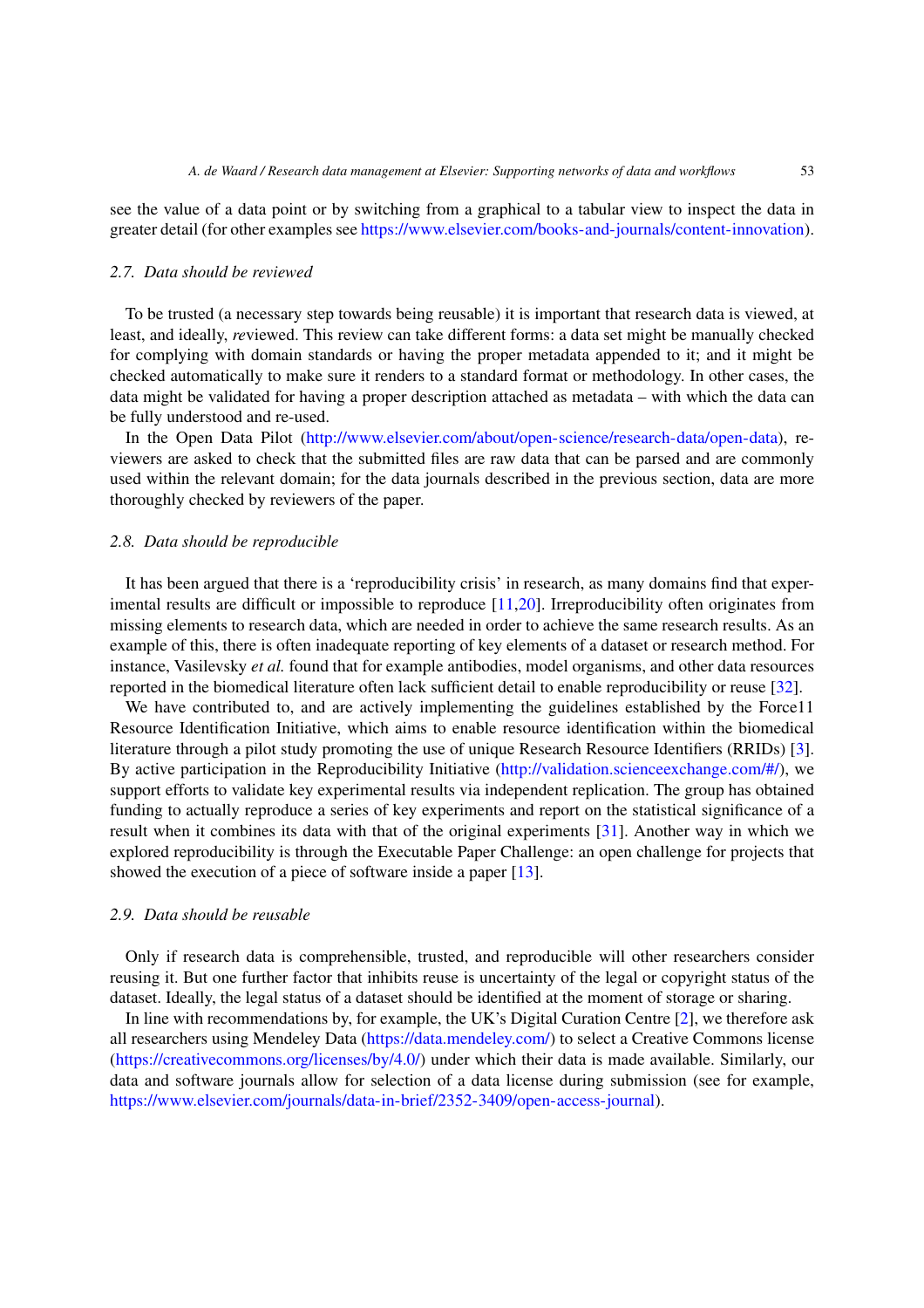### **3. Discussion**

Creating an efficient and effective ecosystem for data requires collaboration between all parties that are involved in the creation, storage, retrieval, and use of this data: researchers, institutions, government offices and funders, as well as publishers and software developers. Cross-stakeholder groups bringing all of these parties together are essential to setting the pace of change towards better sharing of data and methods, more transparency, and a more effective way of scholarly communication. Through our active participation in panels, at conferences, and through working groups for, among others, the Research Data Alliance, ICSU World Data System, CASRAI, JISC and Force11, we aim to make significant contributions to increasing the transparency and accountability of data to accelerate scientific discovery and scholarly conduct. We hope that the hierarchy presented in this paper may help provide a framework to support these conversations, moving forward.

# **About the author**

Anita de Waard has a background in physics and joined Elsevier in 1988. Her goal is to improve science by improving scholarly communication. She performs research, collaborates with academic groups, and cofounded [Force11.org.](http://Force11.org) In her current remit, she is developing cross-disciplinary frameworks to store, share, and search experimental research outputs.

## **References**

- <span id="page-5-1"></span>[1] Psychiatric Genomics Consortium, A framework for interpreting genome-wide association studies of psychiatric disorders, *Molecular Psychiatry* **14**(1) (2009), 10–17. doi[:10.1038/mp.2008.126.](http://dx.doi.org/10.1038/mp.2008.126)
- <span id="page-5-11"></span>[2] A. Ball, How to license research data, [http://www.dcc.ac.uk/resources/how-guides/license-research-data#fn3x0.](http://www.dcc.ac.uk/resources/how-guides/license-research-data#fn3x0)
- <span id="page-5-10"></span>[3] A. Bandrowski, M. Brush, J.S. Grethe, M.A. Haendel, D.N. Kennedy, S. Hill, P.R. Hof, M.E. Martone, M. Pols, S.C. Tan, N. Washington, E. Zudilova-Seinstra, N. Vasilevsky and RINL Resource Identification Initiative, The Resource Identification Initiative: A cultural shift in publishing, *Brain and Behavior* **6**(1) (2016), e00417. doi[:10.1002/brb3.417.](http://dx.doi.org/10.1002/brb3.417)
- <span id="page-5-0"></span>[4] S. Bechhofer, I. Buchan, D. De Roure, P. Missier, J. Ainsworth, J. Bhagat, P. Couch, D. Cruickshank, M. Delderfield, I. Dunlop, M. Gamble, D. Michaelides, S. Owen, D. Newman, S. Sufi and C. Goble, Why linked data is not enough for scientists, *Future Generation Computer Systems* **29**(2) (2013), 599–611, ISSN 0167-739X. doi[:10.1016/](http://dx.doi.org/10.1016/j.future.2011.08.004) [j.future.2011.08.004.](http://dx.doi.org/10.1016/j.future.2011.08.004)
- <span id="page-5-7"></span>[5] A. Burton, H. Koers, P. Manghi, S. La Bruzzo, A. Aryani, M. Diepenbroek and U. Schindler, *Metadata and Semantics Research*, Springer, Dordrecht, 2015, pp. 324–335.
- <span id="page-5-8"></span>[6] H. Cousijn, W. Haak and H. Koers, Finding better ways to connect research data with scientific literature: The Scholix initiative is building an interoperability framework that will make it easier to share, exchange and aggregate data, [https://](https://www.elsevier.com/connect/finding-better-ways-to-connect-research-data-with-scientific-literature) [www.elsevier.com/connect/finding-better-ways-to-connect-research-data-with-scientific-literature.](https://www.elsevier.com/connect/finding-better-ways-to-connect-research-data-with-scientific-literature)
- <span id="page-5-2"></span>[7] A. Custovic, J. Ainsworth, H. Arshad, C. Bishop, I. Buchan, P. Cullinan, G. Devereux, J. Henderson, J. Holloway, G. Roberts, S. Turner, A. Woodcock and A. Simpson, The study team for early life asthma research (STELAR) consortium 'Asthma e-lab': Team science bringing data, methods and investigators together, *Thorax* **70**(8) (2015), 799–801. doi[:10.1136/thoraxjnl-2015-206781.](http://dx.doi.org/10.1136/thoraxjnl-2015-206781)
- <span id="page-5-4"></span>[8] A. De Waard, Ten habits of highly effective data, discovery informatics, in: *Papers from the AAAI-14 Workshop*, online at [https://www.aaai.org/ocs/index.php/WS/AAAIW14/paper/viewFile/8846/8346.](https://www.aaai.org/ocs/index.php/WS/AAAIW14/paper/viewFile/8846/8346)
- <span id="page-5-6"></span>[9] A. De Waard, H. Cousijn and I.J. Aalbersberg, 10 aspects of highly effective research data: Good research data management makes data reusable, *Elsevier Connect*, posted on 11 December 2015.
- <span id="page-5-3"></span>[10] European Commission, Guidelines on Open Access to scientific publications and research data in horizon 2020, [http://ec.](http://ec.europa.eu/research/participants/data/ref/h2020/grants_manual/hi/oa_pilot/h2020-hi-oa-pilot-guide_en.pdf) [europa.eu/research/participants/data/ref/h2020/grants\\_manual/hi/oa\\_pilot/h2020-hi-oa-pilot-guide\\_en.pdf.](http://ec.europa.eu/research/participants/data/ref/h2020/grants_manual/hi/oa_pilot/h2020-hi-oa-pilot-guide_en.pdf)
- <span id="page-5-9"></span>[11] J. Hall, 1,500 scientists speak out on science's reproducibility crisis, *ExtremeTech Blog*, June 3, 2016, [http://www.](http://www.extremetech.com/extreme/229519-scientists-speak-out-on-reproducibility-in-science) [extremetech.com/extreme/229519-scientists-speak-out-on-reproducibility-in-science.](http://www.extremetech.com/extreme/229519-scientists-speak-out-on-reproducibility-in-science)
- <span id="page-5-5"></span>[12] H. Koers, How do we make it easy and rewarding for researchers to share their data? A publisher's perspective, *Journal of Clinical Epidemiology* **70** (2016), 261–263. ISSN 0895-4356. doi[:10.1016/j.jclinepi.2015.06.016.](http://dx.doi.org/10.1016/j.jclinepi.2015.06.016)